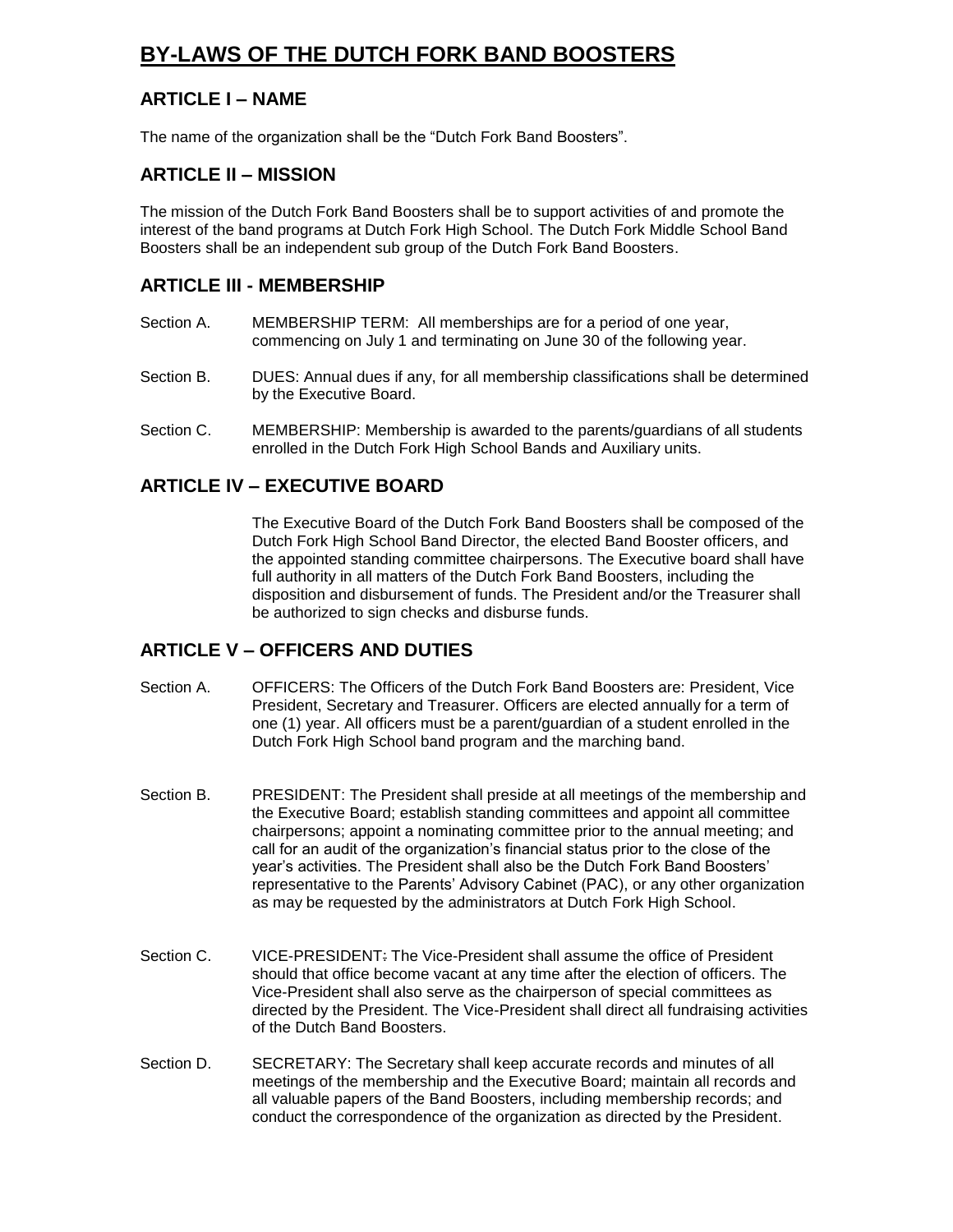Section E. TREASURER: The Treasurer shall keep accurate records of all financial matters regarding the Dutch Fork Band Boosters, and shall regularly report the financial standing of the Band Boosters to the membership and Executive Board.

# **ARTICLE VI – ELECTION OF OFFICERS**

- Section A. NOMINATING COMMITTEE: A nominating committee of three (3) members appointed by the President shall select nominees for each office and present names of the slate of nominees to the membership at a regular business meeting one month prior to the elections at the annual meeting. All prospective nominees shall be approved by the band director. Additional nominations may be made by any member-in-good-standing from the floor.
- Section B. VACANCIES: The Executive Board shall fill the vacancy for the unexpired term of any elected office where deemed necessary by the Executive Board, except that the Vice-President shall fill the vacancy for the office of President.
- Section C. TERM OF OFFICE: The term of office for each elected officer shall be a one-year period commencing on July 1 and expiring on June 30 of the following year.

## **ARTICLE VII – MEETINGS**

- Section A. EXECUTIVE BOARD: The Executive Board shall meet monthly or as required, and the time and place for regular board meetings shall be publicized in advance to all members of the Dutch Fork Band Boosters. Five (5) members of the Executive Board shall constitute a quorum of the Board for the purpose of conducting business. Special meetings of the Board may be called by the President or the Band Director(s) as required. Meetings of the Executive Board shall be open to all members. No business of the Dutch Fork Band Boosters may be conducted in a closed executive session. Special, closed sessions of the Executive Board Elected Officers may be called by the Director(s) or the President to address any special cases such as student financial hardship or other sensitive matters. A closed session may only serve as a vehicle for the Director(s) to discuss and inform the elected officers of issues and desired outcomes to be reached for such matters.
- Section B. MEMBERSHIP: A minimum of three (3) business meetings of the membership of the Dutch Fork Band Boosters will be held during the year. All meetings of the Dutch Fork Band Boosters will be open meetings and the date, time and place of meetings will be publicized in advance.
- Section C. ANNUAL MEETING: The annual Meeting of the Dutch Fork Band Boosters will be held in April of each year, or immediately prior to the spring concert(s) or at the band banquet for the purpose of election of officers for the following year.

#### **ARTICLE VIII – COMMITTEES**

Standing committees shall be: Pit/logistics, Chaperone and Concessions/Catering. Other special committees may be established or dissolved by the President as required. All committee chairpersons are appointed by the President and shall serve and have a vote on the Executive Board.

#### **ARTICLE IX – BUDGET:**

Section A. PREPARATION: The Executive Board shall approve a budget at the start of each year with the goal of improving and enhancing the band programs at Dutch Fork High School and the students therein enrolled. No revenues or expenses will inure to the benefit of any individual member of the Dutch Fork Band Boosters.